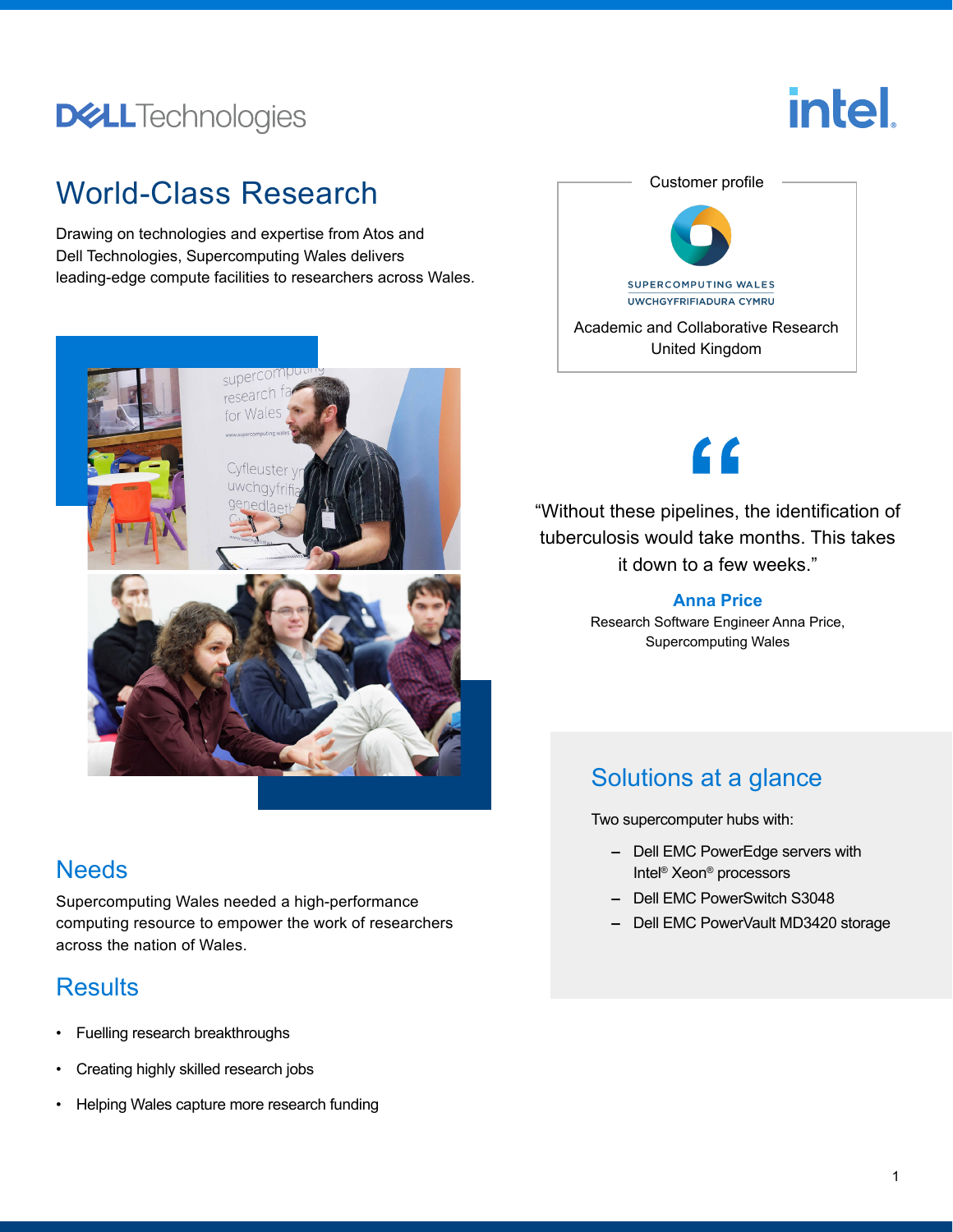

The HPC facilities comprise two hubs with **13,080 cores** delivering **1 petaflop**

## A national mission

Using AI and data in manufacturing to maximize assets. Modelling the power of the sea as a low-carbon energy source. Analyzing 20 years of data on the atmosphere of the sun. Improving the speed and accuracy of tuberculosis testing. This is just a small sample of the diverse scientific investigations powered by the high-performance computing clusters of Supercomputing Wales.

Supercomputing Wales is a strategic programme of investment in the university sector in Wales that is changing the way supercomputing facilities are used to support research activities. The programme is led by Cardiff University, in a consortium with Aberystwyth, Bangor and Swansea universities.

Supercomputing Wales provides researchers across Wales with access to powerful computing facilities for science and innovation projects. The programme's facilities are used by research groups at Cardiff, Swansea, Bangor and Aberystwyth along with companies and other partners working on collaborative projects.

At a higher level, Supercomputing Wales is helping the nation capture more research funding, increase scientific partnerships, create highly-skilled research jobs and support collaborations among research partners. Funded in part by the European Regional Development Fund through the Welsh Government, the program supports Wales in its efforts to compete globally for research and innovation that requires state-of-the-art computing facilities to simulate and solve complex scientific problems.

With its high-powered HPC resources, Supercomputing Wales is facilitating a step change in supercomputing activity across strategically important sectors of the Welsh economy — including nano-scale materials and advanced engineering; energy and the environment; and life sciences and health.

### A centre of excellence

At the heart of the Supercomputing Wales initiative is a supercomputing centre of excellence spearheaded by two global leaders in digital transformation, Atos and Dell EMC.

The joint Atos Dell Technologies Supercomputing Centre of Excellence provides Welsh researchers with a full suite of leading-edge HPC equipment, software and services. The centre provides a supercomputer, two Atos BullSequana S Datalake appliances, and on-demand cloud-based supercomputing simulation and services powered by Extreme Factory, the HPC on-demand solution from Atos.

The centre also offers community benefit provisions from Atos and its partners, including in-depth technology workshops for staff and guest lecturers by Atos scientific community experts.

In addition, Supercomputing Wales employs Research Software Engineers (RSEs), embedded with research teams in specific domains, to develop algorithms and customised software that harnesses the power of the supercomputing facilities to perform multiple computational tasks simultaneously at very high speeds.

#### Two supercomputer hubs

The supercomputer hubs under the Supercomputing Wales umbrella are based at Cardiff and Swansea universities, with research teams across the consortium universities accessing the hubs through high-speed network connections. In total, the facilities consist of over 13,000 cores connected to high-speed memory and storage.

Connected to high-speed **memory and storage**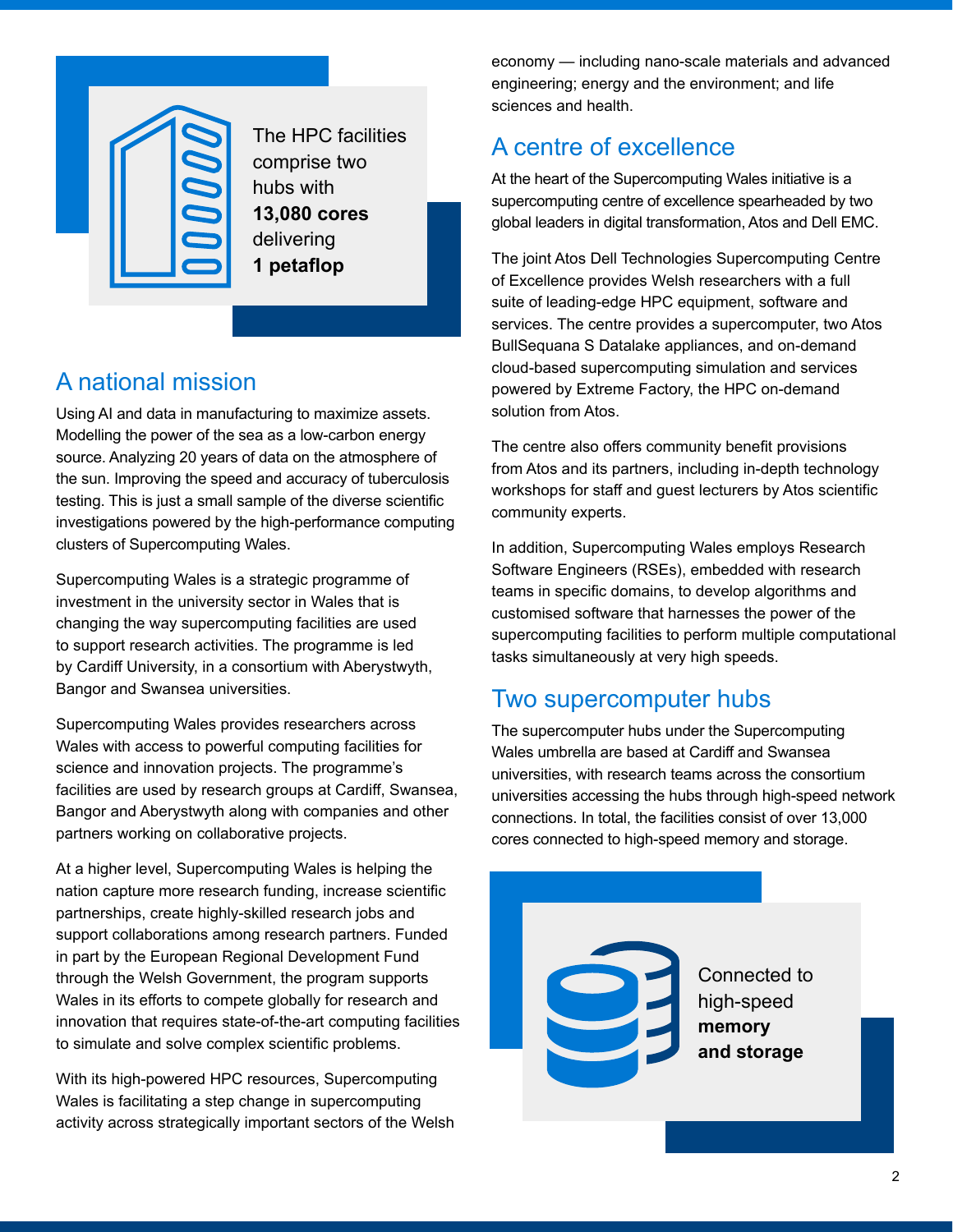Table 1 shows the specifications for the supercomputing hubs, named Hawk (based at Cardiff University) and Sunbird (located at Swansea University).

#### **Table 1.** Supercomputer specifications.

|                       | <b>Cardiff Hub-</b><br><b>Hawk</b>                                                                                                                                                                                                | Swansea Hub-<br><b>Sunbird</b>                                                                                                                                                            |
|-----------------------|-----------------------------------------------------------------------------------------------------------------------------------------------------------------------------------------------------------------------------------|-------------------------------------------------------------------------------------------------------------------------------------------------------------------------------------------|
| Key<br>specifications | $\cdot$ 201 nodes<br>8,040 cores<br>۰<br>46 TB of total<br>memory                                                                                                                                                                 | 126 nodes<br>$\bullet$<br>$\cdot$ 5,040 cores<br>$\cdot$ 48.4 TB of total<br>memory                                                                                                       |
| Compute<br>nodes      | • CPU 2x Intel <sup>®</sup> Xeon <sup>®</sup><br>Gold 6148 CPU @<br>2.40GHz with 20 cores<br>each<br>$\cdot$ RAM: 192 GB<br>- A subset for large<br>memory applications<br>has 384 GB<br>- 13 nodes have dual<br>NVIDIA P100 GPUs | • CPU: $2x$ Intel <sup>®</sup> Xeon <sup>®</sup><br>Gold 6148 CPU @<br>2.40GHz<br>with 20 cores each<br>$\cdot$ RAM: 384 GB per<br>nodes<br>- 4 nodes have dual<br>8x NVIDIA V100<br>GPUs |
| <b>Storage</b>        | $\cdot$ 692 TB (usable)<br>scratch space on a<br>Lustre filesystem<br>$\cdot$ 420 TB of home<br>directory space<br>over NFS                                                                                                       | $\cdot$ 808 TB (usable)<br>scratch space on a<br>Lustre filesystem<br>$\cdot$ 231 TB of home<br>directory space on a<br>Lustre filesystem                                                 |
| <b>Interconnect</b>   | • Mellanox EDR 100Gb/s<br>InfiniBand compute and<br>storage network                                                                                                                                                               | • Mellanox EDR 100Gb/s<br>InfiniBand compute<br>and storage network                                                                                                                       |

#### Fuelling ground-breaking research

Supercomputing Wales supports research across a wide range of academic disciplines, from traditional science, technology, engineering and mathematics fields to environmental, e-science, health, medical and social sciences.

Here are a few examples of the ground-breaking research initiatives that are capitalising on the computational resources of Supercomputing Wales.

#### **Swansea University: Using AI and data in manufacturing to maximize asset**

The EPSRC-funded Transfer Learning for Robust, Reliable and Transferable Cyber Manufacturing Systems project, led by Cinzia Giannetti of Swansea University College of Engineering, works with industry partners to increase the use of artificial intelligence in manufacturing and help them use data to make better decisions.

"The main body of my research is looking at developing machine learning technologies, and algorithms that can use the vast amounts of data collected during manufacturing processes and use them to enable companies to make better, faster and optimal decisions," says Giannetti.

Machine learning can, for example, help a company to run predictive maintenance to maximize the use of assets and machines, she notes.

"The idea there is to use data to develop and train very complex predictive models using deep learning and then use those models to predict the remaining useful life of equipment, and determine the right time to do maintenance.

"The research itself involves collecting and synthesizing large volumes of data collected through different machines and sensors. We then want to visualize this data and use it to develop a predictive model," she says.

"Given the amount of data, the precision we want to achieve and the complex architecture of Deep Neural Networks, we need an adequate computing facility," Giannetti says.

The Research Software Engineers at Supercomputing Wales have been vital in getting this work done, she says.

"They provided training and, in the initial stages, helped us to perform some optimization to run the models more efficiently," Giannetti says. "The biggest advantage of Supercomputing Wales is not only the availability of highperformance hardware but actually having people that can support us in running the programs — the training, the support, the help in setting up the system. We've become quite independent now, but at the beginning it was crucial to us."

#### **Bangor University: Modelling the power of the sea as a low-carbon energy source**

Using the power of the sea is nothing new: people have been using tidal range — the rise and fall of sea levels since medieval times to drive mills and grind grain. New technologies now allow us convert tidal and wave power into electricity, and research from the School of Ocean Sciences at Bangor University aims to understand the available resources and how they can best be harnessed.

"The good thing about tides is they're predictable, so you can see what contribution they can make for a hundred years into the future. There's the tidal range, and there's tidal stream,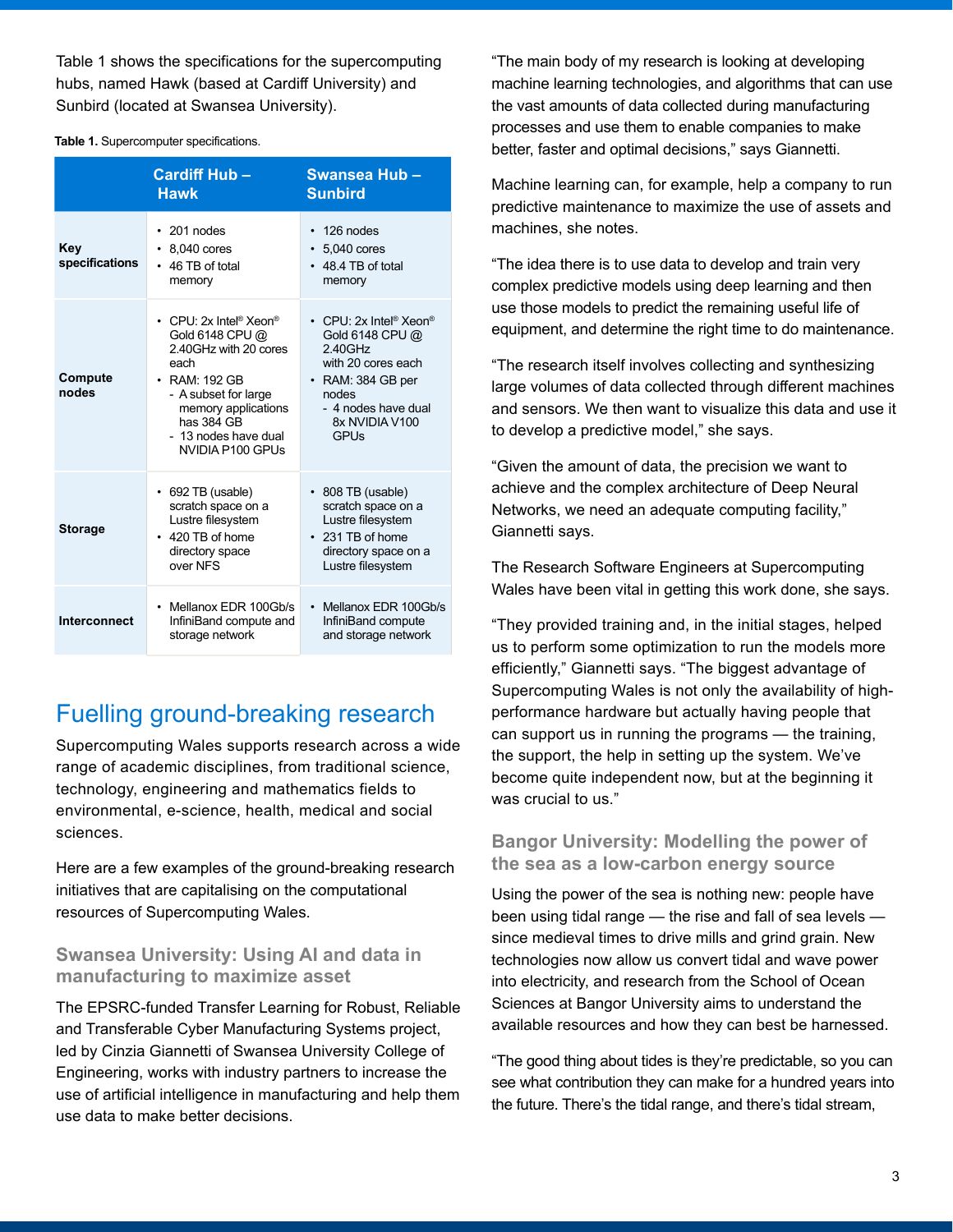where you harness the kinetic energy of the tide using a horizontal axis turbine, like an underwater windmill," says Simon Neill, Professor in Physical Oceanography.

"And then we have wave energy. It's less advanced than tidal energy because waves by their very nature are quite de¬structive, and of course you want to put your devices somewhere where the waves are energetic — so at present the devices have to be really overengineered to withstand those forces," says Neill.

Neill's research focuses on understanding the resource itself, and identifying the optimal locations for energy devices.

"Waves, for example vary over a long timescale, and you can't really say anything meaningful about the resource until you have at least a 10-year record," he says. "So you could go and put a wave measuring device in place and wait 10 years, or you can use modelling. We use measurements to build a model and see how things will vary over 10, 20 or even 50 years. You can look at things like climate change. No one really knows what the wave climate will look like in 2050, so the only thing you can do is run a model."

The team also looks at the interaction between energy extraction and the resource.

"If I put a 100-megawatt array in place, I wouldn't really know what the impact on the environment would be until post construction," Neill says. "By modelling you can see what the impacts would be, and change the shape or the spacing between devices to minimize impacts on the environment."

Tidal, and especially wave models, are extremely computationally expensive, and can take up to three months to complete, even on a facility as extensive as Supercomputing Wales, but the facility and team make it easy for Neill.

"Before this we had to spend a lot of our time setting up and optimizing our models — and that was just taking away from the science," he says. "Having this dedicated team who deal with all the technical issues is great. After some discussions about a new model application, they'll take care of all the technical set up and optimization, and provide me with some scripts to run the model, so I can focus getting outputs."

#### **Aberystwyth University: Analysing 20 years of data on the atmosphere of the sun**

The solar system physics team at Aberystwyth University uses Supercomputing Wales to study the sun's atmosphere, analyzing data collected over the past two decades by a range of satellites and ground-based telescopes.

The sun's atmosphere is still "quite mysterious, with a lot we don't understand," says Dr Huw Morgan. "What Supercomputing Wales allows us to do is to analyze long periods of data, up to 20 years' worth of data, in quite a short period. We have around 15 terabytes of data stored on Supercomputing Wales and that data can be analyzed in several ways, so there are different processing streams depending on what we are trying to study."

One current field of study is the shape of the solar atmosphere.

"We have two-dimensional images, but we don't know the three-dimensional shape," Morgan says. "So one of the most advanced methods we've developed is to use tomography, similar to medical tomography in that you take images from many different angles and work out the three-dimensional shape of what you're looking at. That involves taking thousands of images over the course of a month, as the sun rotates."

The work Morgan's team runs on Supercomputing Wales differs from the heavily parallelized code run by many other physics departments, he says.

"Someone doing quantum physics really needs the parallel processing power of Supercomputing Wales," Morgan says. "We do run jobs in parallel, but running one year of data in one job, another in a second and so on — so we can process 20 years of data in one 20th of the time. It's totally invaluable to our work — we wouldn't be doing the research we're doing without Supercomputing Wales."

The solar system physics team works closely with Supercomputing Wales support staff. For example, Colin Sauze, a Research Software Engineer for the facility, is based in the office upstairs from Morgan and regularly helps the team out with problems, or runs workshops on specific issues.

Access to the facility has never been an issue, with computing time usually available within "seconds, or minutes," Morgan says.